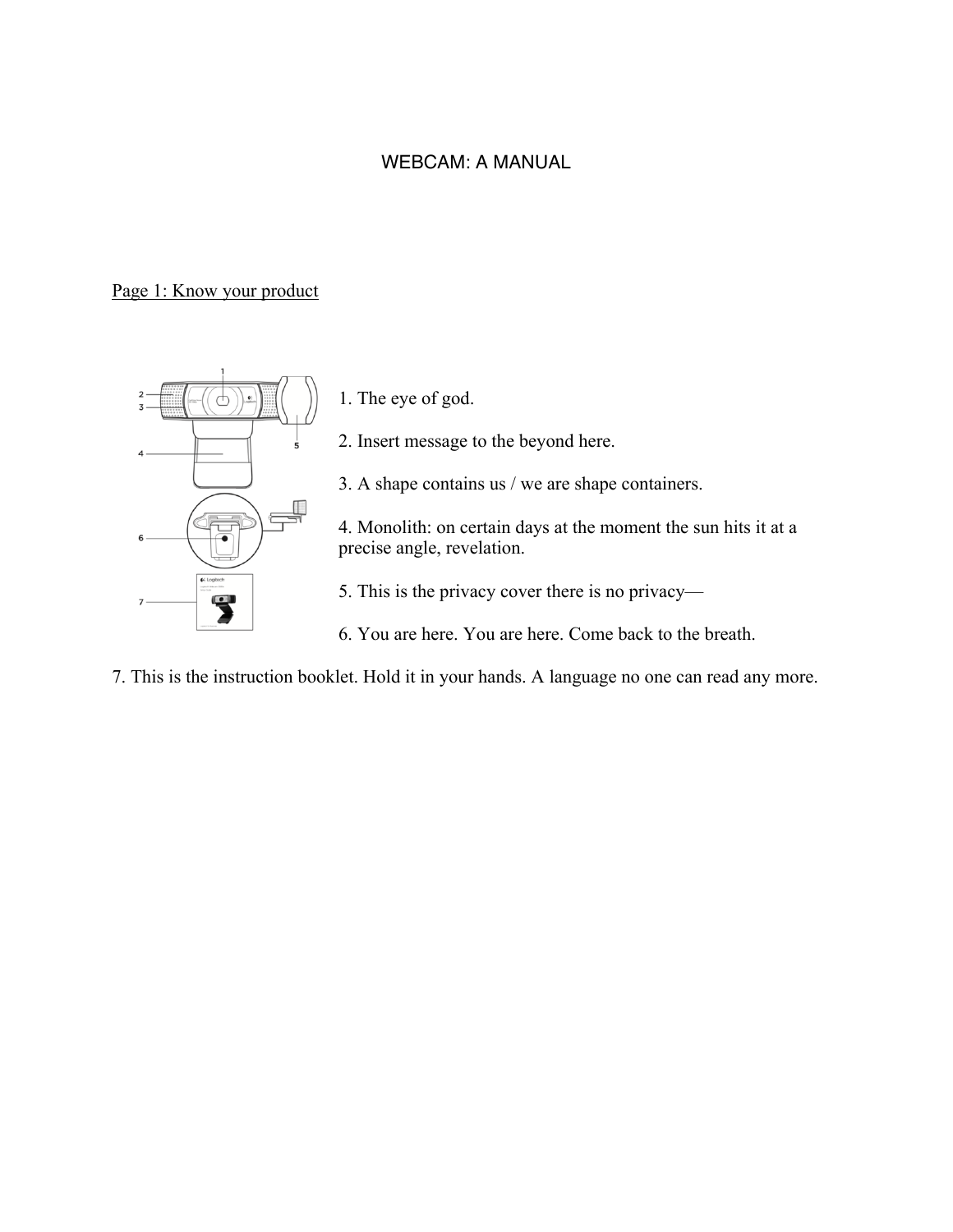### Page 2: Thank you for buying your C930e!

You want a guide; you wish to know where to begin.

You'll need to gather the following:

kusa grass smoke one ripe tangerine your birthstone the photographs of Helen Levitt embroidery thread hand sanitizer the soles of your feet a flat stone warmed by the sun & & & *The Snowy Day* scallop shell wool shawl three button-holes the number of your personal, retail or corporate tech support help desk.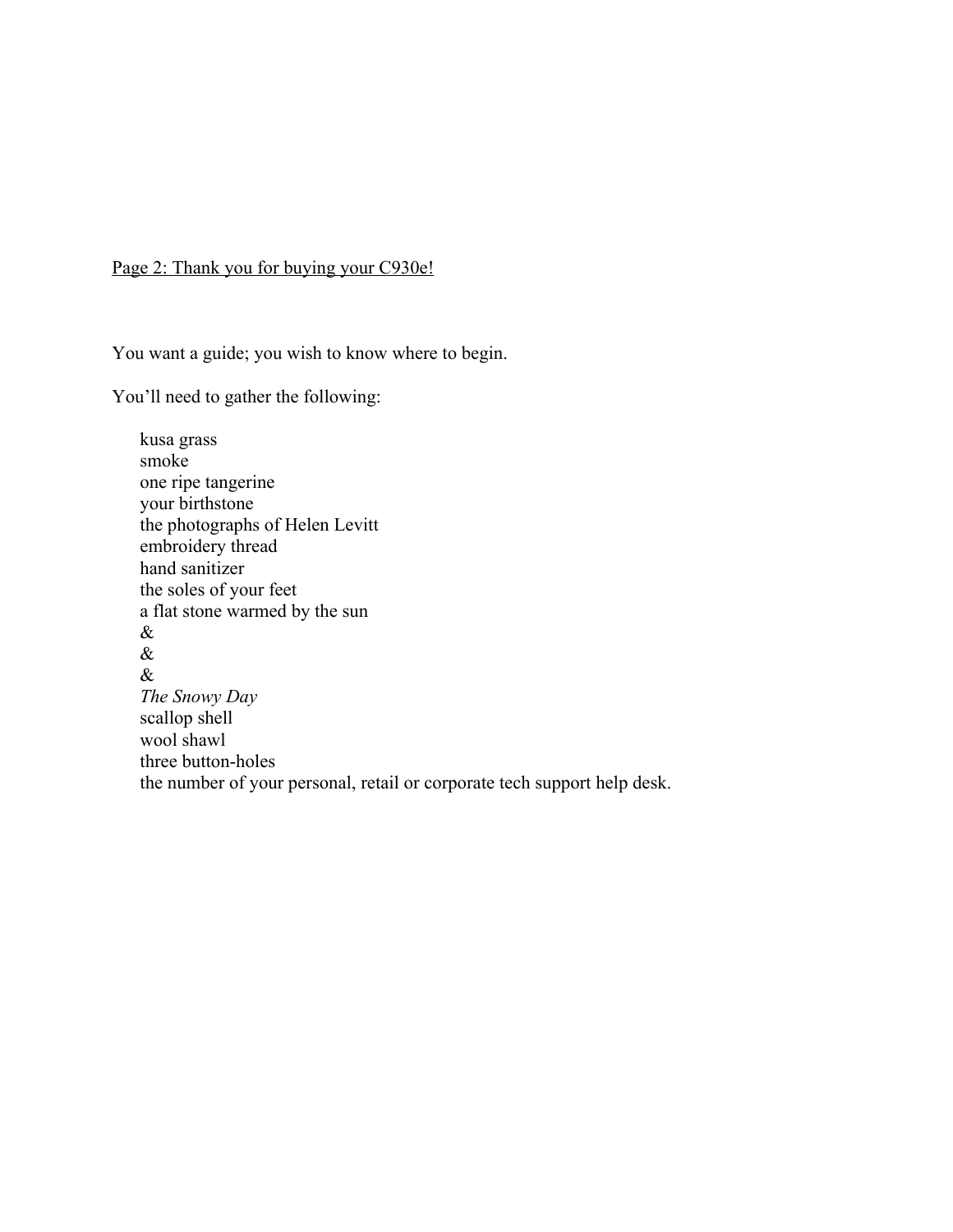# Page 3: Setting up

# 1. place yourself



in front of the camera in front of the camera in front of the camera in front of the camera in front of the camera in front of the camera in front of the camera in front of the cam era in front of the camera in front of the camera in front of the camera in front of the camera in front of the camera in front of the camera in front of the cam era in front of the cam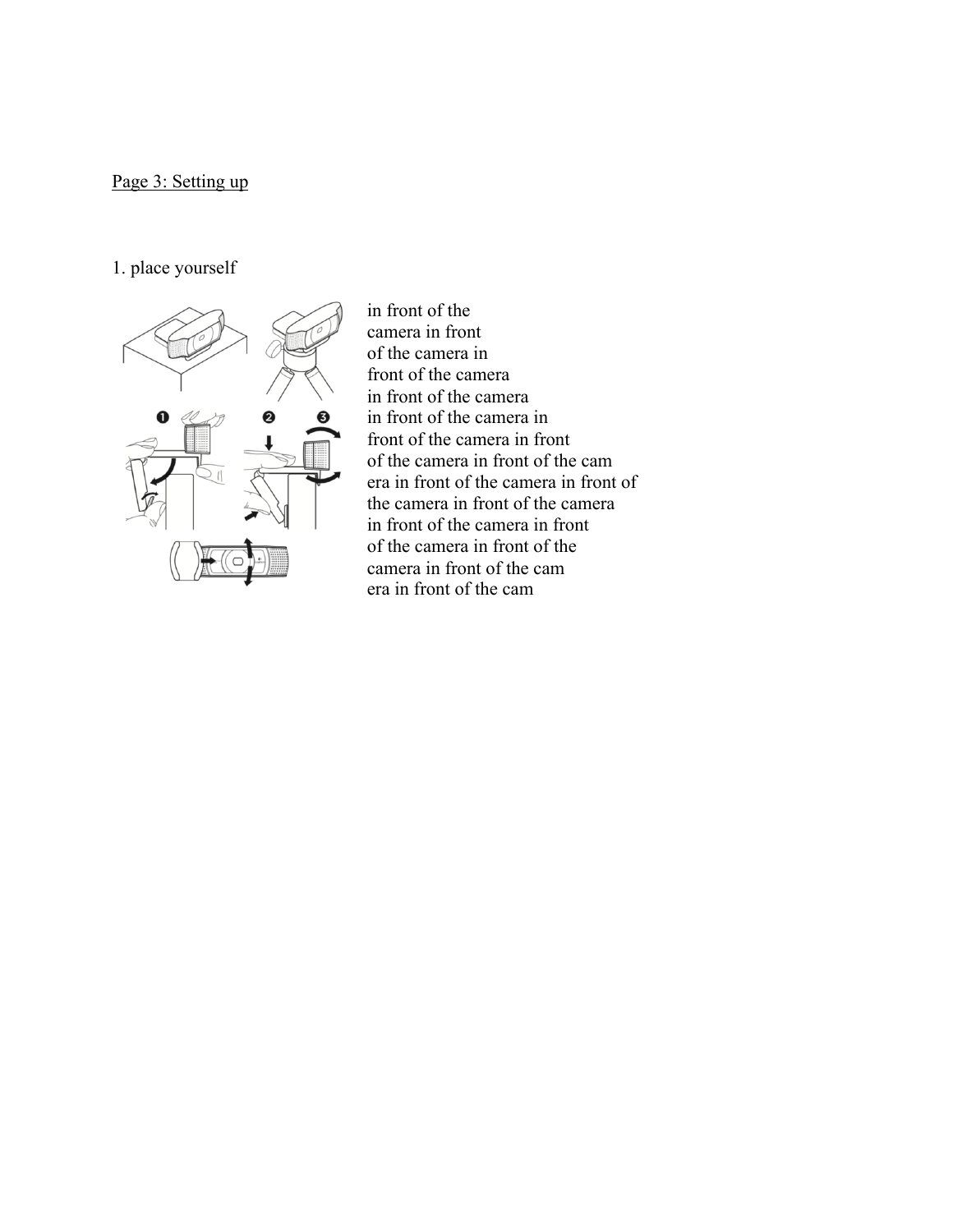## Page 4: Getting started with video calling

Both you and the person— To begin your video— The person you call must— Calling experience both— Use a video to begin: Application download full 1080p then

silence

Please check the person you call check your living body birdsong taste with your tongue the chocolate in the back of your teeth

a minimum of 2 megabit upload

requirements may

vary; speed is required.